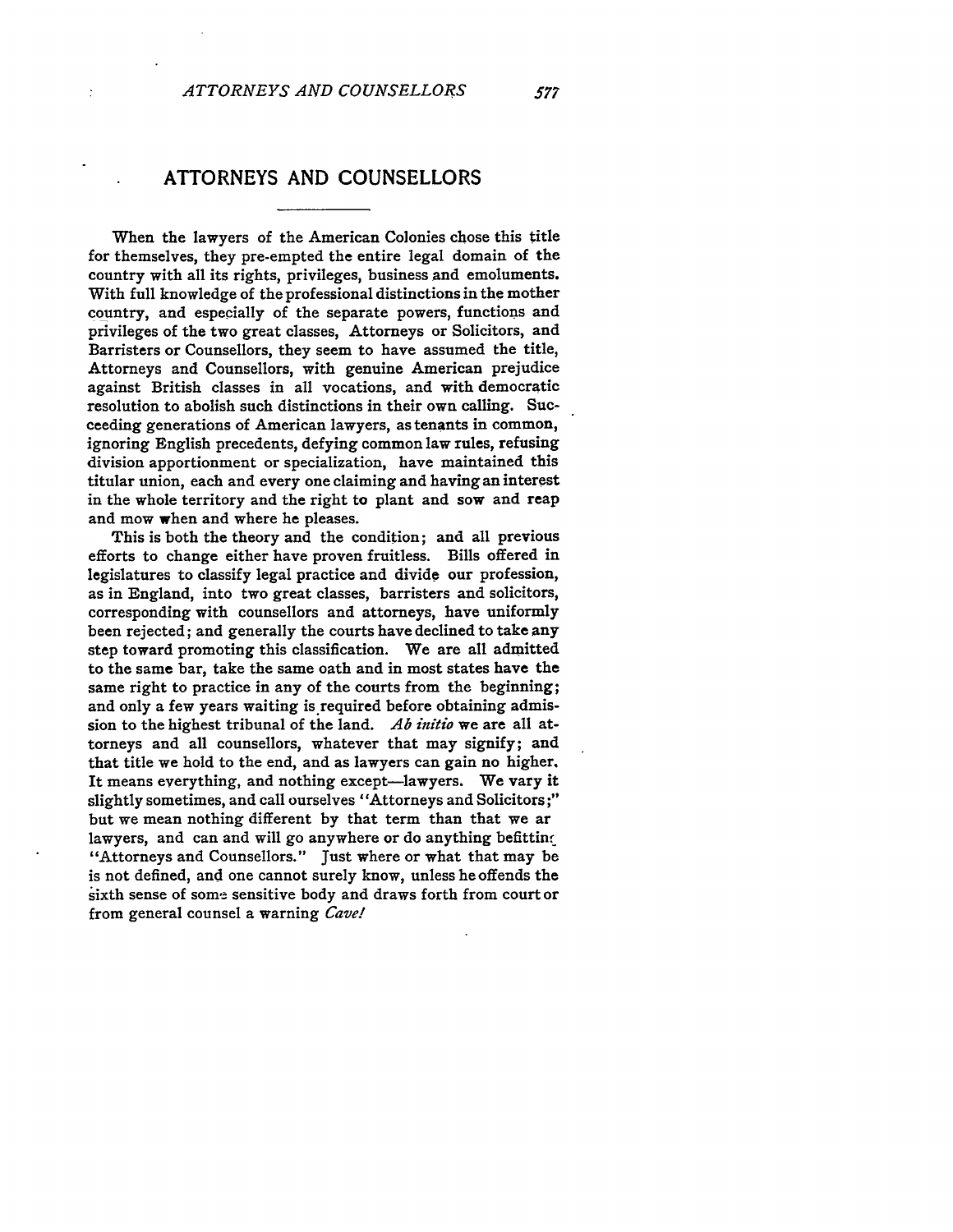*YALE LAW JOURNAL*

**All** sorts of rhetorical phrases are employed by orators and judges to describe the ideal lawyer, and formulate professional ethics, with the laudable purpose of elevating professional standards and regulating professional conduct, which agreeably excite professional sentiment and receive professional homologation, in the Scottish sense; and yet they prescribe rules and outline conduct as foreign to the American Attorney and Counsellor, as the precepts of the Pharisees or the formulary of the Vestal Virgins.

One expresses regret that the American lawyer does not occupy "that strictly professional relation to the case which the English barrister enjoys;" and another "cannot agree that the practice of law has become a business instead of a profession;" and still another thinks that contingent fees are the Iliad of all our woes, and those who take them degrade the name of lawyer. All this is a beautiful vision, transcendentally Utopian. But if we apply such impossible standards to the "Attorneys and Counsellors" what will become of the American lawyers?

This great army of American lawyers---more than 100,000 all Attorneys and Counsellors-are bound by the common tie of their oath of office to support the Federal Constitution, and the constitutions of their respective states; and also "truly and honestly to demean themselves in the practice of law according to the best of their knowledge, skill and ability."

The words may vary in the various states;<sup>1</sup> but the substance of the obligation taken is the same *ubique, semper et ab omnibus.*

The gist of the oath is *fidelity,* the indispensable and crowning virtue of the lawyer; he must be faithful to his client, to the court and to honor; this is the sum total of official duty-the Alpha and Omega of obligation. For breach of it in any part he is amenable to summary discipline by the courts, even to disbarment; and besides he is liable to prosecution or action, common law or statutory, for wrongs criminal or civil, to the state or any person natural or legal.

Most states have statutes against barratry; some against

 $578$ 

**x.** In Pennsylvania: "To behave himself in the office of Attorney according to the best of his learning and ability, and with all good fidelity to the Court or to the client, to use no falsehood nor delay any man's cause for lucre or malice.

In Tennessee: "Truly and honestly to demean himself in the practice of his profession to the best of his skill and abilities."

In England: "Truly and honestly demean himself in the practice of an Attorney according to the best of his knowledge and ability.'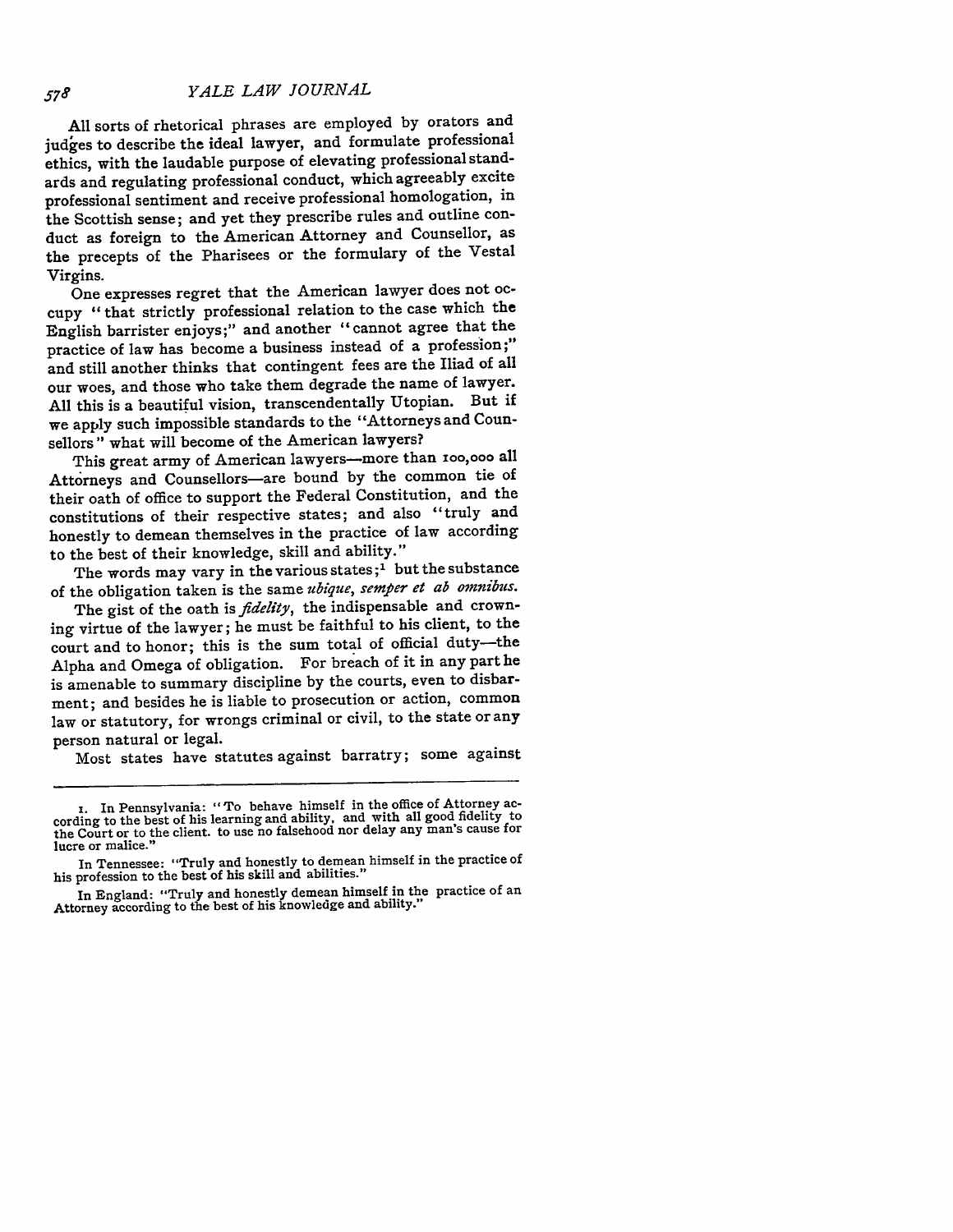maintenance and champerty; and some against contracting for division of fees with persons not lawyers. Such statutes give lawful expression to the public policy of the state in regard to the conduct of lawyers, and, as law, demand the respectful obedience of all Attorneys and Counsellors.

But what shall we say of the practice and behavior of lawyers in those states which have no such statutes and policy? Is there any duty, legal or ethical, requiring obedience to the laws of other states, or conformity to the practice in other countries or to the rules and traditions of the English Inns of Court? Is the American Attorney and Counsellor at Law to be henceforth an English barrister shorn of contractual power and right to sue for his fees, a purely professional gentleman without faculty or privilege to transact legal business for his client or himself?

Such questions are not inopportune under present conditions and influences, and they are of vital importance to the general practitioners.

All agree that they are fairly honest and honorable, these Attorneys and Counsellors; and many believe that, take them as **a** whole throughout the entire country, these unbonded trustees of the business world, these repositories of the business and domestic secrets of all people, are not excelled by any class or vocation in probity, integrity, and uprightness. What proportion of these, do the professional puritans suppose, could truthfully say-during the past twelvemonth I have not received a contingent fee? One half? No. One fourth? No. Possibly one tenth if we count all those who are retained by salary to give their entire time and talent to the defense of corporations and these are unanimous in condemnation of contingent fees.

What proportion of American lawyers could say: I have been strictly professional during the past year, have kept myself clear of business? Even a smaller proportion than those who take no contingent fees-for, here the general counsel and their followers could not be counted.

It is notorious that the vast collection business of America, small and great, is all conducted by lawyers for contingent fees; we pay ourselves out of the sums collected; no collection, no fee.

And is not this *business* too ! What shall we call the skilful piloting of the vast fleets of corporation craft over the shoals of law and finance but *business.?* What other than *"business"* shall we call the soliciting of patent-rights and the searching and passing upon legal titles? None of these things pertain to the functions of the English barrister, whose fees are earned by the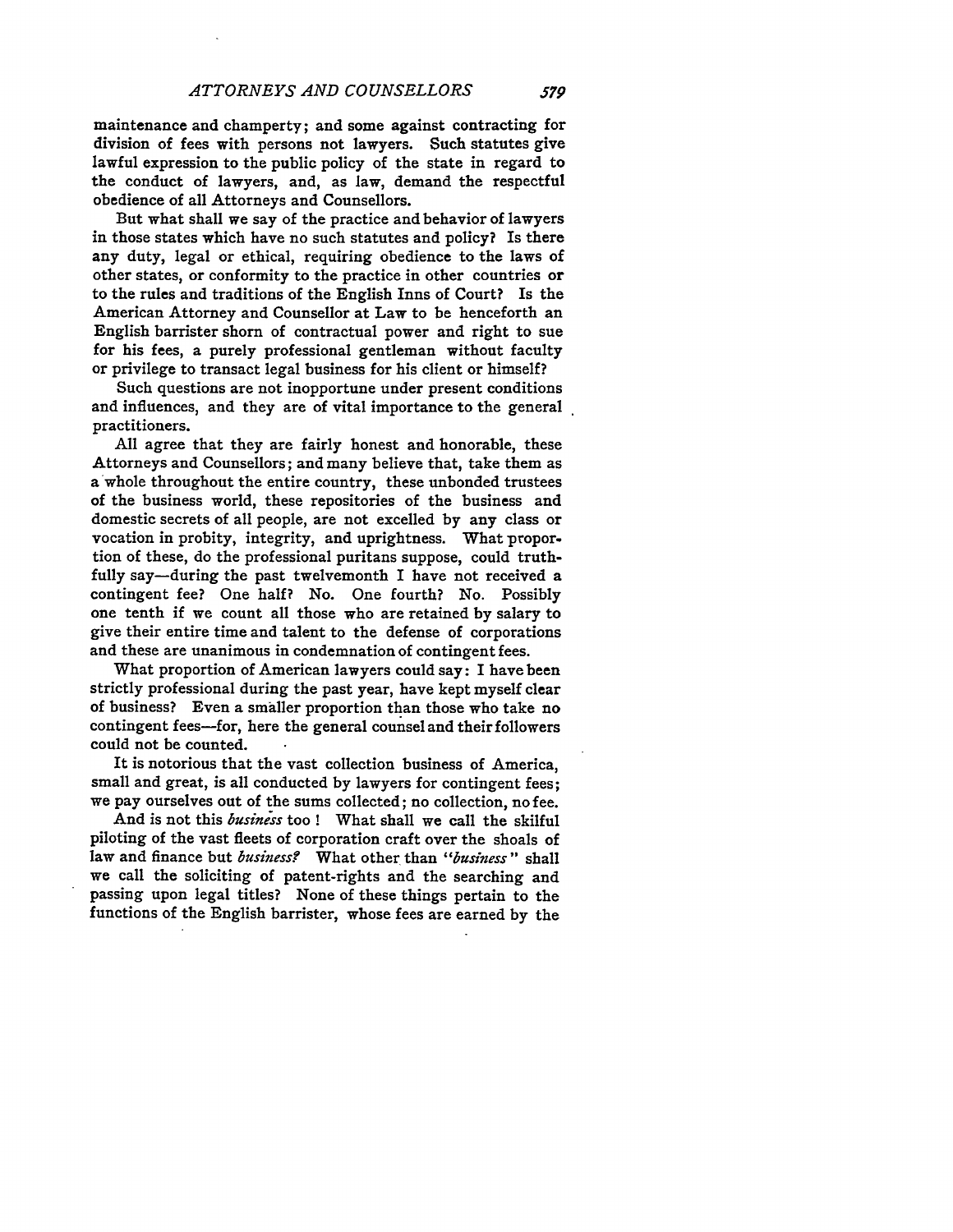*58o YALE LAW JOURNAL*

conduct of cases in court; who confines himself almost exclusively to the duties of advocacy. His field is grand, but not varied; his function lofty and purely professional. Often he does not know his client-never sees him. He takes no feefrom him, transacts no business for him, does not even prepare his case for trial. All this has been done by the solicitor, even to the pleadings before the barrister is called into the case, which often happens within a week or even a day before the trial, when the solicitor hands him simultaneously his fee and his brief, showing him the matter of contention and the witnesses to prove his case, with full account of the peculiarities and antecedents of each, to which is added oral elaboration.

A few counterparts of the English barrister, professional paragons, there may be at the American bar, possibly one in a hundred, not more. What shall we say, then, of the ninety and nine attorneys and counsellors who transact business, or take contingent fees-are they unworthy? In every city and county of the United States they may be found, the trusted confidants of the millions, handling their moneys without bond, buying and selling their land, administering their trusts, drawing their deeds and wills, counselling parents, and husbands and wives, closeting domestic skeletons, managing business, directing affairs, controlling corporations and conducting lawsuits, doing all uprightly, honorably, conscientiously; and yet they are transacting business, and taking contingent fees not only on collections but in actions for injuries to person, property and reputation-fees not unlawful nor unworthy, but earned by diligent, skilful, faithful service in open field and honorable contest.

Why contrast the American attorney and counsellor with the English barrister only, when a vast majority of English lawyers are not barristers, but solicitors conducting the affairs of their clients as do American lawyers in an honorable, lawful way, and deserving all praise for it and receiving their reward?

Why say that the vocation of the American lawyer is "not a business, but only a profession," in these teeming times, when three-fourths of the business of the country is transacted by corporations, creatures of the law, endowed, empowered and regulated by law, and of necessity guided by the hands of lawyers, most of whom rarely appear in court?

And why censure the majority of American attorneys and counsellors for taking fees, permitted by law, fairly and honestly earned and not derogatory to professional obligation or character?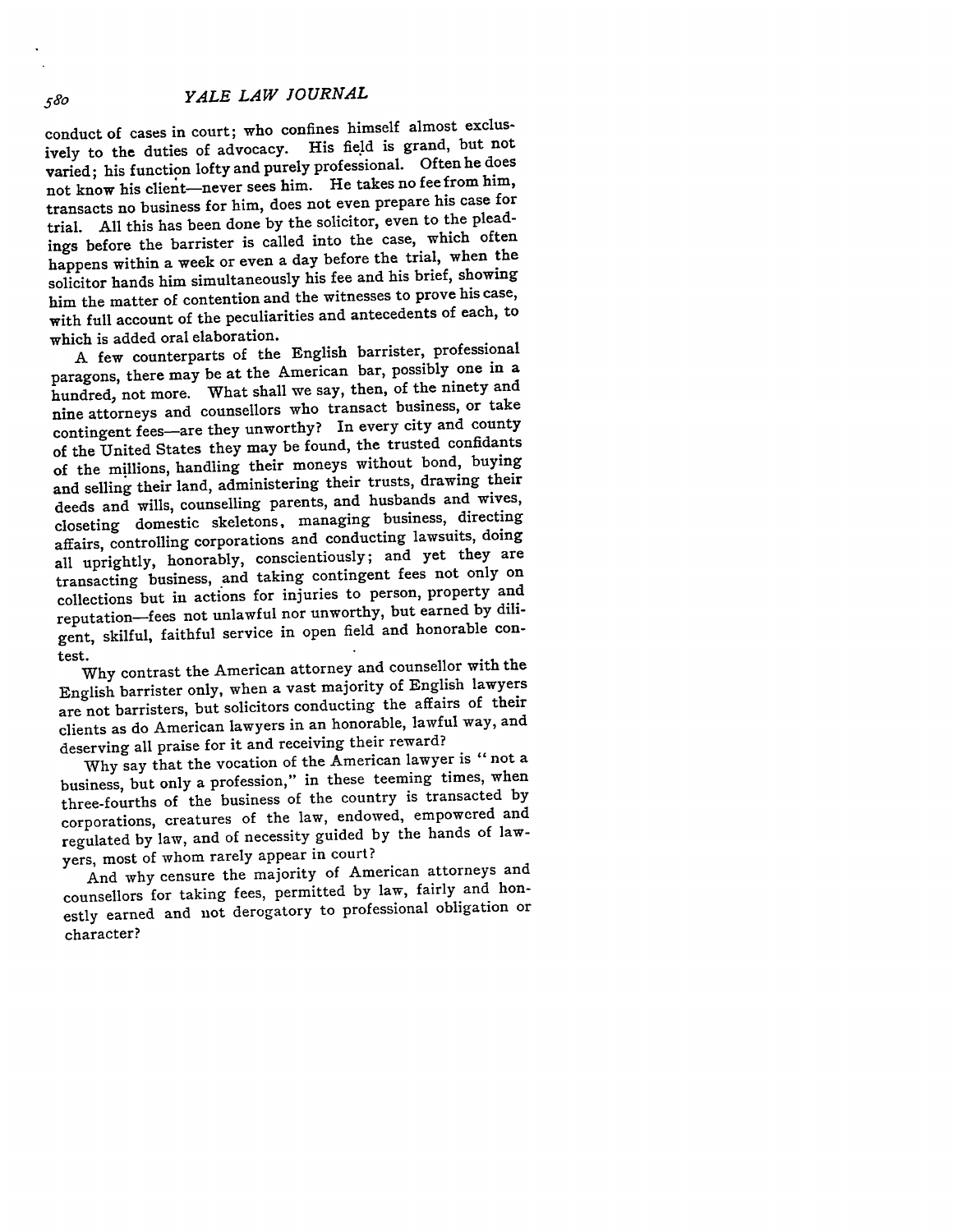This censure has never been directed against the commercial lawyers for charging commissions on their collections. And yet what is that but taking contingent fees? Is this exemption from blame awarded because they represent the creditor class or because the actions which they bring are *ex contractuf* Their functions surely belong to "business" rather than "profession;" and surely there is no logic or law for censuring one class of lawyers for plaintiff, those who bring actions to obtain compensatioh for breaches of social and legal duty, and passing without query, even, the class who sue for breaches of contract, The clients of the former are human beings, deserving well of the profession and of society, and as much in need of faithful, diligent, skilful service, as the the merchant, or broker, or short loan man, who has the chattel mortgage on the last piece of household and kitchen furniture, to secure his discounts. Why the distinction and the adverse classification?

This new ethical movement for the regulation of attorneys and counsellors, if not originated by the great insurance, railway, mining and manufacturing .corporations, seems to have their undivided support. The presidents, directors and general counsel greatly admire those noble professional institutions of London, the Inns of Court, and unanimously appreciate and approve their stringent rules and venerable authority. They are true exponents of the common law, existing "time whereof the memory of man runneth not to the contrary," and their customs and usages speak to them with the authority of the ages. Their members not only may not take contingent fees-they may not invoke the aid of the courts to collect the fees they have earned, whether upon express or implied contracts: nor may they soil their hands with any of the details or drudgery of preparation of cases. They are "called to the bar," set apart and consecrated to the higher labors of the profession and may not pursue business methods; a legal aristocracy; professional earls; whose wives and daughters at all social functions may enjoy the sweet sense of precedence over their envious sisters, the wives and daughters of mere solicitors, and thereby may "maintain the establishment;" gentlemen of independent fortune rarely relying upon their fees for their support..

This justly distinguished body of gentlemen, the English bar, professional sacrosancts of a foreign land, are held up for imitation to the American attorneys and counsellors, and our decadence deeply deplored in the hall of the general counsel. We are actually doing the work of solicitors and attorneys, the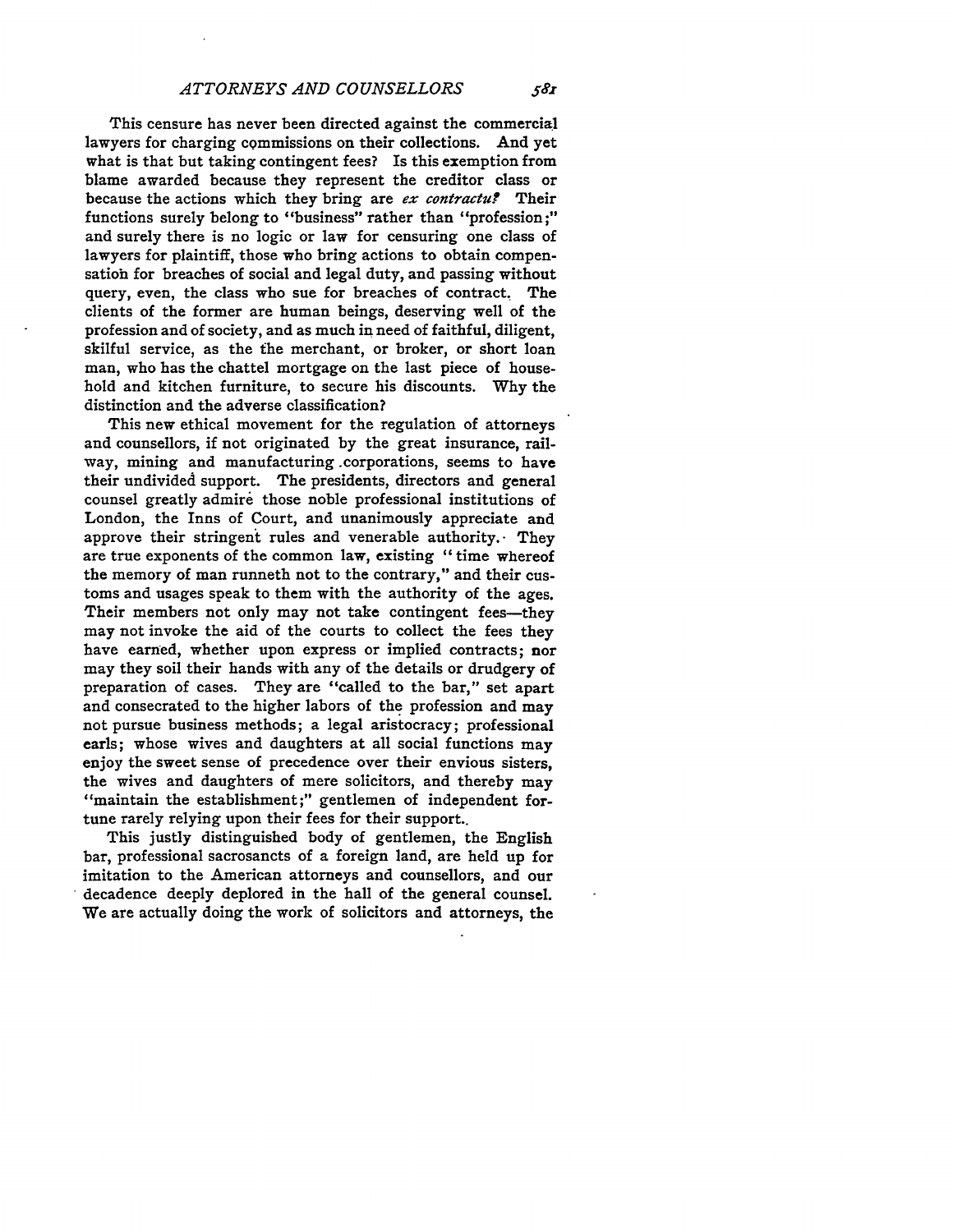*YALE LAW JOURNAL*

business of the profession. Just as in England, our clerks "introduce" clients-as also do other attorneys and solicitorsand may stipulate for part of the fees. Like the English solicitors, we may make advances for our clients and pay the expenses of his action; or, since lawing may be done on credit in America, we may become his surety for costs, to the end that he may obtain legal justice in the courts; and some, even, have shocked the delicate sense of honor of the General Counsel by receiving conditional fees from the victims of negligence, or fraud, or their helpless widows in the unequal contest for compensation which they must need wage with their powerful and conscienceless adversaries.

And how powerful and united these great corporate influences are,-witness the general distribution of annual railroad passes, for the past two decades, to the occupants of the bench, and, on occasions, the provision of the special car, well stocked and manned for a trip to Maine or Florida, to Minnesota or California; and recall the charming candor of President Milton Smith's explanation-that the railroad lawyers preferred to appear before judges thus equipped and obligated.

Witness, too, that when the mayor of a great city was grappling in legal contest with a great *quasi* public corporation for the protection of the municipality and its citizens against pecuniary rapine and plunder he could not find for counsellor among his fellow-citizens a single lawyer, worthy, able and willing to perform so noble a civil duty, lest, forsooth, he might transgress the rules of corporate courtesy, and offend his client, though it had no legal interest in the cause. And if a great and greatly plundered city cannot, either for money- or civic loyalty, gain a lawyer to serve its righteous cause, what chance has one of the four thousand annual victims of railroad carelessness, or the ten thousand of mining or manufacturing negligence, to get the services of competent counsel unless he, or (generally) she, can offer some inducement to a lawyer equipped for such a Herculean task?

Well does the lawyer know the "influences" he must encounter in his long struggle, in which demurrers, continuances, rules for additional security, mistrials, caused by "ringers" in the jury-box, new trials granted *exgratia* or otherwise, and, more dangerous than all during this "law's delay" and the hunger and want following the death of the "bread-winner," the secret and constant plying of his client by skilled agents and hired kinsmen or friends with the offer of "something sure" instead of the

582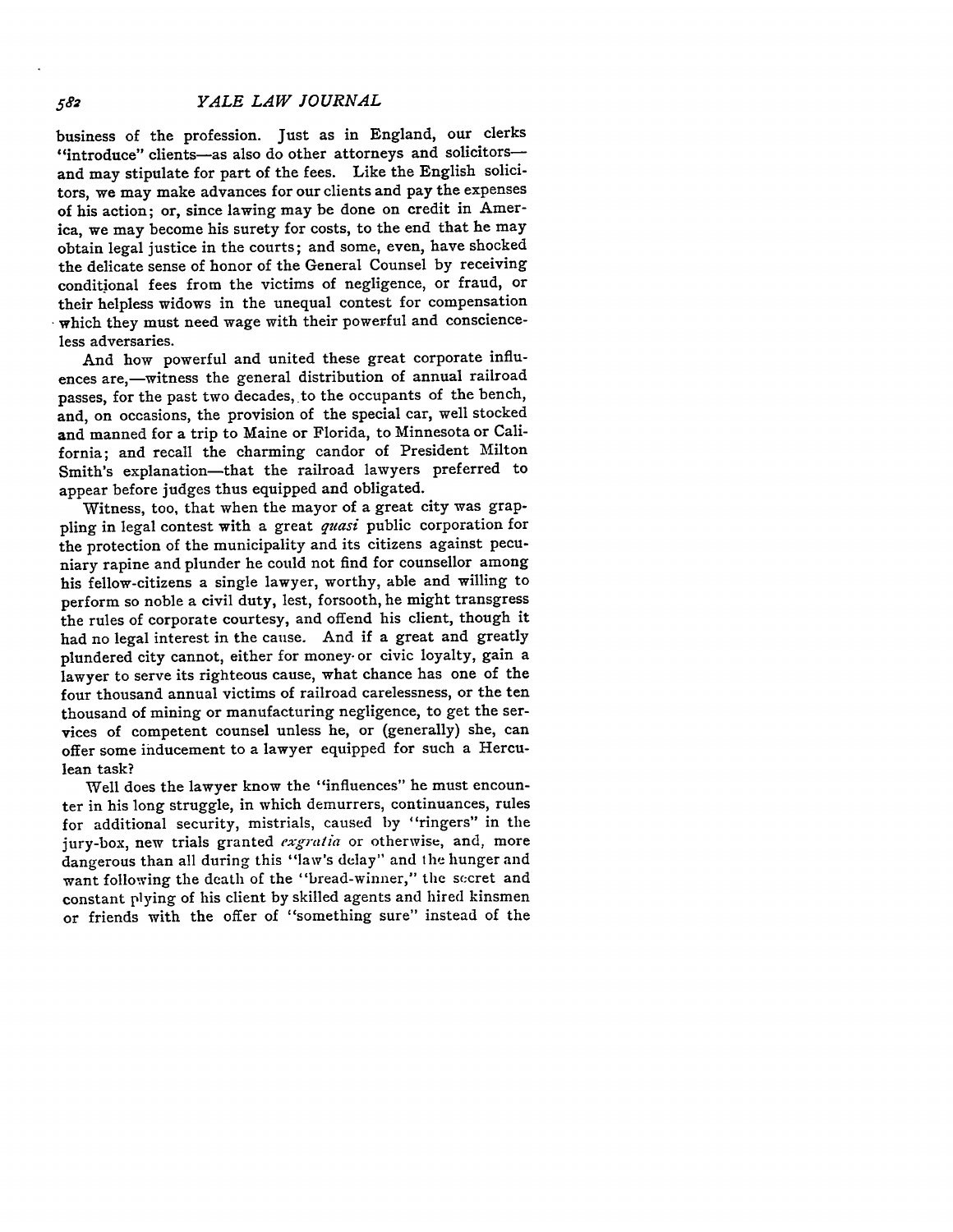uncertainty of a verdict already so long deferred as to make the heart sick-and shall he wage this unequal contest for years maybe, without promise of reward for his fidelity, fortitude and constancy?

But for these virtues, and more, in her faithful, generous attorneys and counsellors, what hope for compensation for the unlawful killing of her husband could the widow Schlemmer have had for correcting the instructed non-suit of the State judges, who refused her the practical benefit of section **8** of the railway regulation act, and pronounced her husband guilty of contributory negligence in raising his head a few inches too high while making a murderous coupling of cars not lawfully equipped with an automatic coupler?2 How could she, in her widowhood and want, have undergone the expense of the writ of error to a State Supreme Court to get legal justice in the Federal Supreme Court, unless some good kind friend, like her counsel, had advanced the money and skill for her benefit?

And yet, say the corporation moralists, you must not stipulate for a contingent fee, although it would be proper to await the result and then take or accept proper compensation! Indeed! Sit as judge in your own case, or "have a scrap" with your client over your fee at the end, when agreement beforehand might have avoided both horns of the ugly dilemma! Is there any good reason for leaving the solid ground of common sense and flying into the empyrean for solution of this practical problem of ethics?

The courts of civilization are substitutes for the bludgeon and torch of barbarism, and those suffering legal wrongs are invited to come to them for redress. Widows and orphans of killed employees must have lawyers to enable them to accept the invitation. The American attorney and counsellor is rarely a gentleman of fortune who can afford to carry on such litigation without fee or reward or the hope or promise thereof. If the statutes of champerty and maintenance forbid contingent fees and material assistance, he obeys them, and does the best he can for himself and client, and if successful, in some way gets *quantum meruit* at the end. But if the laws do not forbid it, and both himself and client prefer to this uncertainty a definite arrangement, a fixed *per centum* of the recovery, what principle of ethics can forbid the agreement, or deny to himself and client

*<sup>2.</sup> Schlemmer v. Railway Co.,* **U. S.** Sup. Ct. Advance Sheets, 15 April, **1907,** p. 407.